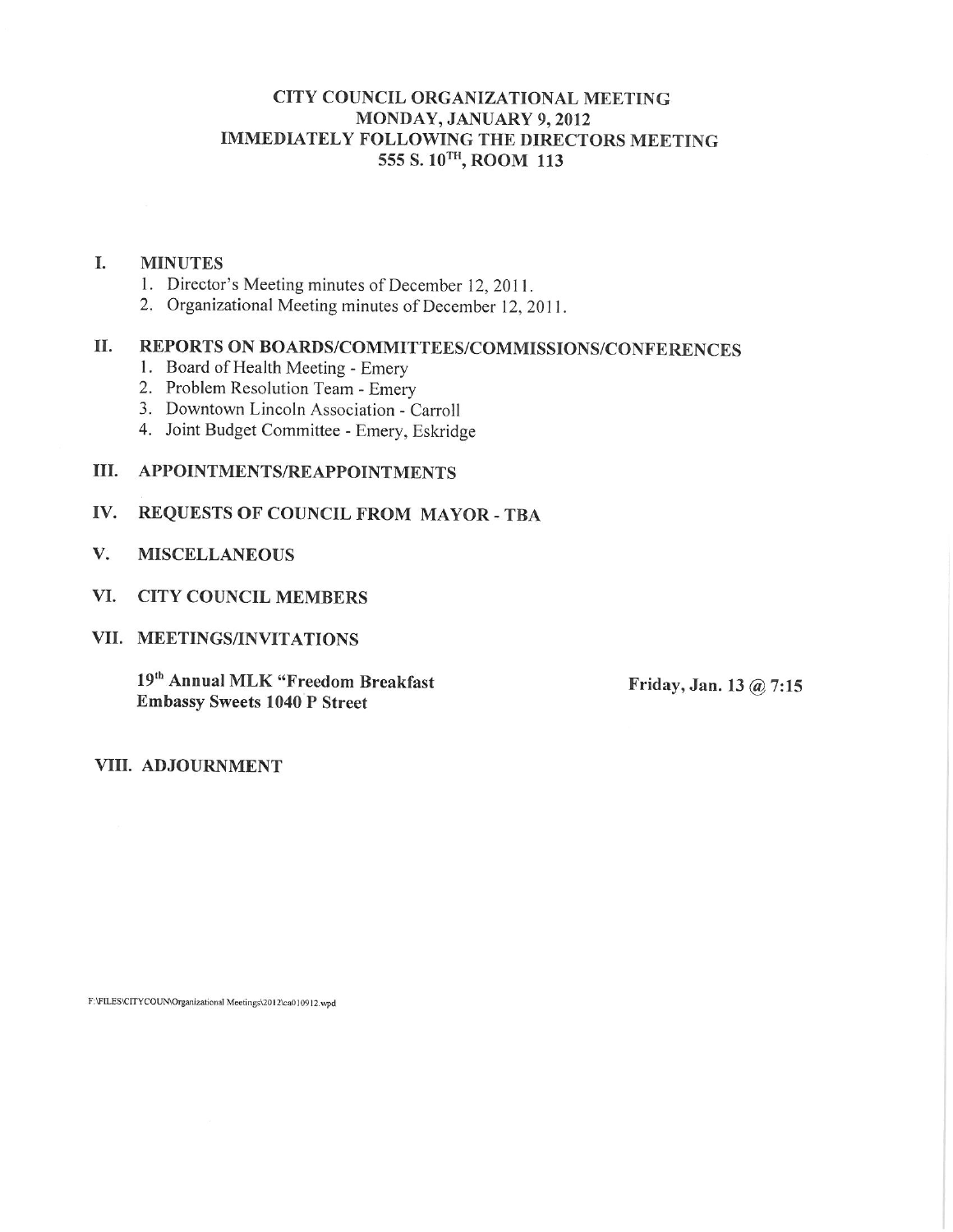# **MINUTES CITY COUNCIL ORGANIZATIONAL MEETING MONDAY, JANUARY 9, 2012**

- **Present:** Gene Carroll, Chair; Adam Hornung, Vice Chair; DiAnna Schimek; Carl Eskridge; Doug Emery; Jonathan Cook; and Jon Camp
- **Others:** Rick Hoppe, Chief of Staff; Trish Owen, Deputy Chief of Staff; Denise Pearce, Senior Policy Counsel; Pat Leach, Library Director; and Lynn Johnson, Parks and Recreation Director

Chair Carroll opened the meeting at 2:11 p.m. and announced the location of the Open Meetings Act.

## **I. MINUTES**

- 1. Director's Meeting minutes of December 12, 2011.
- 2. Organizational Meeting minutes of December 12, 2011.

The above minuted were approved by Council accumulation.

# **II. REPORTS ON BOARDS/COMMITTEES/COMMISSIONS/CONFERENCES**

## **1. Board of Health Meeting - Emery**

Emery stated they discussed the issues with carbonated drinks, and the ongoing concerns on how to work through the contracting.

### **2. Problem Resolution Team - Emery**

Emery stated the PRT has 15 properties, 9 active and 6 on monitor. Looked at two additional this month, which did not meet the criteria, and were not added. Do have two 2 properties which hopefully Urban Development and/or Neighborworks will help with. We have owners who are willing to relinquish properties which would allow us to tear down and rebuild.

### **3. Downtown Lincoln Association - Carroll**

Carroll stated the DLA did not meet.

# **4. Joint Budget Committee - Emery, Eskridge**

Eskridge stated they now are doing early projections on the amount of funds available and the participated requests. The amounts differ, which will result in numerous challenges. An interesting process will be when all the different organizations are asked to comply with organizational items for their Boards to complete in terms of training.

# **5. Internal Liquor Committee - Eskridge, Hornung, Schimek**

Eskridge stated the ILC discussed several issues, including server training and taxi service. Camp asked if they have direction on the taxi service? Eskridge replied the ILC understands there is inadequate taxi service in the evenings, at bar closing time, but also heard of inadequate service throughout the day. The ILC is concerned on how the community is served with the interest to improve. The Public Service Commission will be receiving applications, if they haven't already.

Hornung stated Council ILC members had an ad hoc meeting to explore options, and want to hear Council's ideas on additional cab service. The process for someone to provide cab service in the city is to ask for authority, prove capability, and a public need. When trying to prove a public need existing cab companies will object, at which time it is important for the community to express if there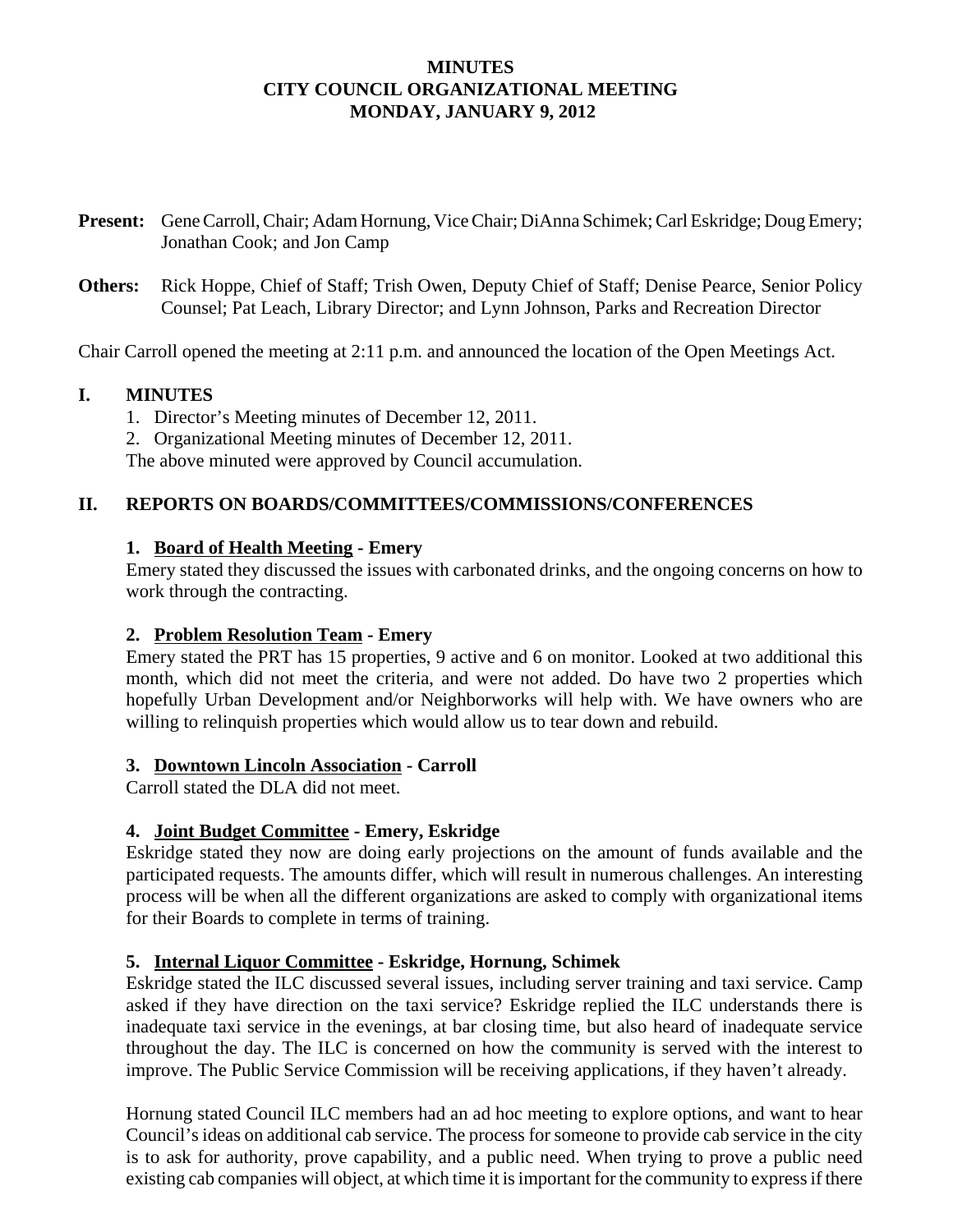is a public need, or not. Heard of numerous proposals, some possibly not in the city's best interest. With different ways to tackle this problem Senator Avery has introduced a bill as one way. Hornung commented he believes a solution not requiring changing too many laws, having the same result, would be preferable. Schimek added one bar owner wanted to pursue some type of legislative solution, and possibly he is working with Senator Avery.

Cook asked who's interest does Senator Avery's bill represent? Do we want to be involved in helping craft changes to the bill? Hornung replied ILC members, and interested parties, discussed and feel Senator Avery's bill took on its own life. Attended a meeting of bar owners, concerned citizens, some State Senators, and everyone seemed supportive of some change. Discussed doing by city class size.

Cook asked without legislative changes do you feel the applications from Omaha companies have a chance to provide service? Hornung stated they have a better chance of making a statement. Camp asked if StarTran is being considered for Friday/Saturday nights? Hornung replied they are in the discussion. Schimek asked when the discussion took place. Hornung answered it hasn't taken place at the ILC meetings. Camp heard there is more of a daily need, a different perspective. Hoppe commented there are a host of challenges but along what Hornung said the administration intends to support the application of Happy Cabs on terms of public need. Believe between the Council, the ILC, and the community, there is a strong feeling there needs to be a larger cab community presence, and we would be supportive of a new player.

Emery didn't disagree but stated there is a Public Service Commission function which says if there is too much competition you run the local person out, at then hear we can't afford to stay, and then we have none. There is a rationale for what the State does, but we have to be careful we don't end up with a worse scenario. Hornung added with the legislative solution being proposed one option is instead of the Public Service Commission determining if there's a public need, in certain class size cities it be deferred to the local municipality for them to declare a public need. Emery stated need and prosperity don't necessarily go together and if there's not someone who can provide, and make a living at, that's a problem. Hornung stated this existing framework allows us to still have a say to the extent they listen, and possibly gets us to the same solution.

# **III. APPOINTMENTS/REAPPOINTMENTS**

### **LIBRARY BOARD**

Carroll stated the Library Board vacancy was to be on this agenda, but now requesting we discuss today and have it listed in two weeks and will vote after at the City Council level.

Leach stated as Council knows you appoint Library Board members. The process has been when a vacancy exists the Library Board accepts public applications. We had the open period between November and December. The Library Board reviewed the twelve applications received and forwarded the names of three people who they recommend to Council. At your January  $23<sup>rd</sup>$ Organizational Meeting believe this will come forward for your discussion and a choice of a new Library Board member. Each of the three people forwarded have qualifications in different ways. One detail to mention is although there is not a requirement of geographical representation, at this time we have one Library Board member living north of O Street. In the case of the three recommended people one lives near 27<sup>th</sup> and Superior. As often happens received a group of applications very deep in terms of people we believe would be strong, good serving members.